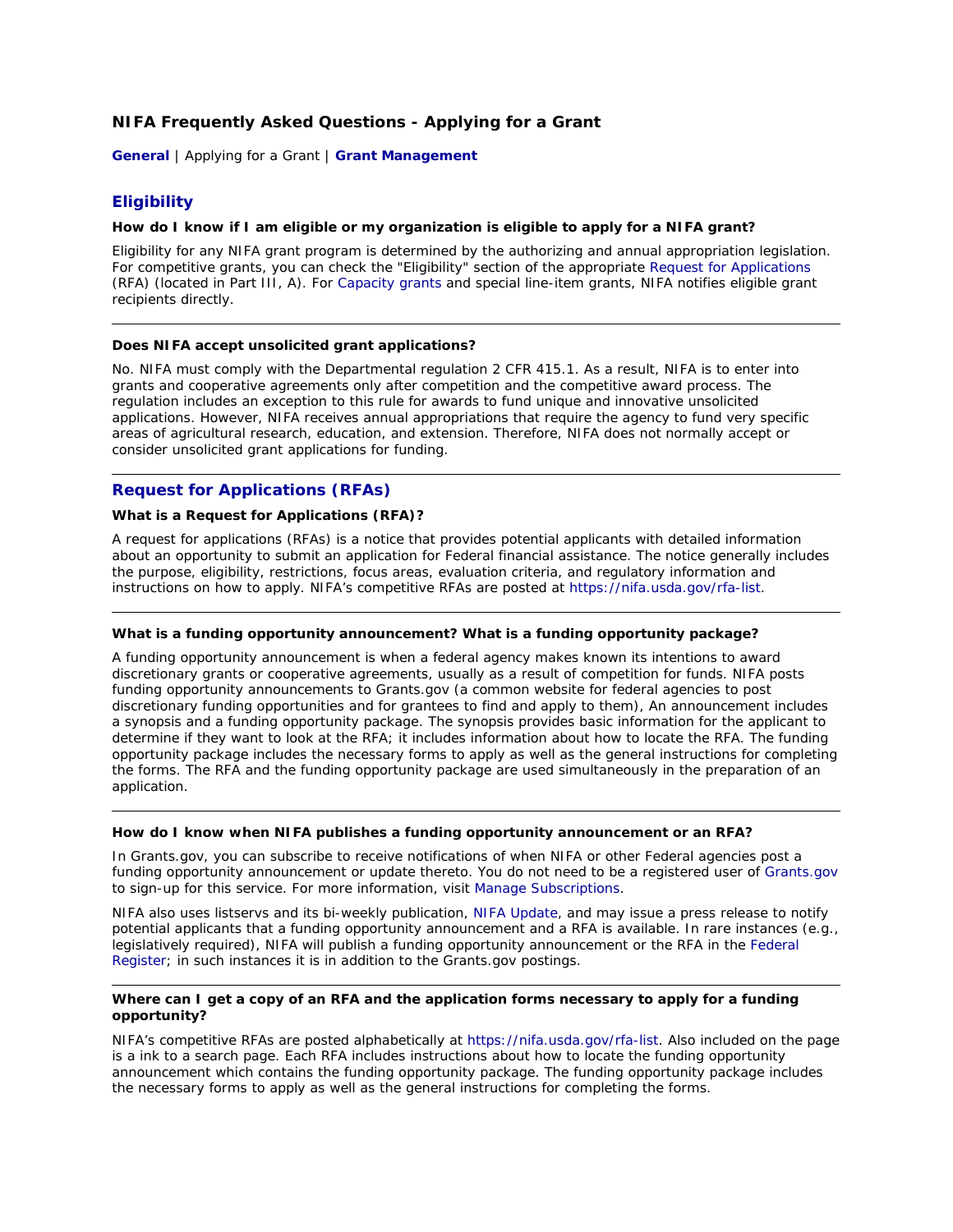# **Who should I contact if I have a question about a specific RFA?**

Part VII of the RFA lists the NIFA Agency Contact(s). If you have programmatic questions, contact the Programmatic Contact. If you have an administrative question, contact the Administrative/Business contact.

# **Where can I send comments about a particular RFA to be considered in the development of the RFA for the next fiscal year?**

At the beginning of the RFA there is a section, Stakeholder Input; Interested parties are to submit written comments in accordance with instructions of that section.

# **Preparing to Apply**

## **Do I have to register with [Grants.gov](https://www.grants.gov/web/grants/home.html) before submitting an application through [Grants.gov?](https://www.grants.gov/web/grants/home.html)**

Yes; the applicant must be registered with Grants.gov. There is a one-time registration for using [Grants.gov,](https://www.grants.gov/web/grants/home.html) regardless of the Federal agency you may be submitting an application to through Grants.gov.

Information about how to register is included on the [Grants.gov registration page.](https://www.grants.gov/web/grants/applicants/organization-registration.html) If you are with an institution, we strongly recommend that you reach out to your, e.g., Grants Office, to confirm that your institution is registered with [Grants.gov.](https://www.grants.gov/web/grants/home.html)

## **How long does the registration process take?**

The registration process must be completed prior to submission of an application. The following is guidance so you can gauge the amount of time it may take to register.

- Organization applicants with an Employer Identification Number (EIN) should allow 7 business days to complete all registration steps, but additional time may be required for AOR Authorization depending upon the responsiveness of your E-Biz POC.
- Organization applicants applying for an EIN should plan on a minimum of 2 full weeks but additional time may be required for AOR Authorization depending upon the responsiveness of your E-Biz POC.

\_\_\_\_\_\_\_\_\_\_\_\_\_\_\_\_\_\_\_\_\_\_\_\_\_\_\_\_\_\_\_\_\_\_\_\_\_\_\_\_\_\_\_\_\_\_\_\_\_\_\_\_\_\_\_\_\_\_\_\_\_\_\_\_\_\_\_\_\_\_\_\_\_\_\_\_\_\_

• Individual applicants can register in as little as 1 business day.

## **Does NIFA require any agency specific registration in addition to the required [Grants.gov](https://www.grants.gov/web/grants/home.html) registration?**

No. NIFA requires no separate registration beyond the [Grants.gov](https://www.grants.gov/web/grants/home.html) registration.

## **What is involved in the [Grants.gov](https://www.grants.gov/web/grants/home.html) registration process?**

More detailed information is included on the [Grants.gov registration page](https://www.grants.gov/web/grants/applicants/organization-registration.html) and the [Grants.gov On-line User](https://www.grants.gov/help/html/help/GetStarted/GetStarted.htm)  [Guide.](https://www.grants.gov/help/html/help/GetStarted/GetStarted.htm) The following is a general overview.

- 1. Obtain a DUNS number (optional for Individual applicants).
- 2. Register with SAM.gov (optional for Individual applicants). Organization Applicants will not be able to move on to Step #3 until this step is completed.
- 3. Create a [Grants.gov](https://www.grants.gov/web/grants/home.html) username and password. You will need to create a [Grants.gov](https://www.grants.gov/web/grants/home.html) user profile by visiting the Get Registered section of the website.
- 4. The E-Business Point of Contact (POC) at your organization must respond to the registration email from [Grants.gov](https://www.grants.gov/web/grants/home.html) and login at [Grants.gov](https://www.grants.gov/web/grants/home.html) to authorize you as an Authorized Organization Representative (AOR). Note there can be more than one AOR for an organization.
- 5. At any time, you can track your AOR status by going to the Applicant Login with your username and password.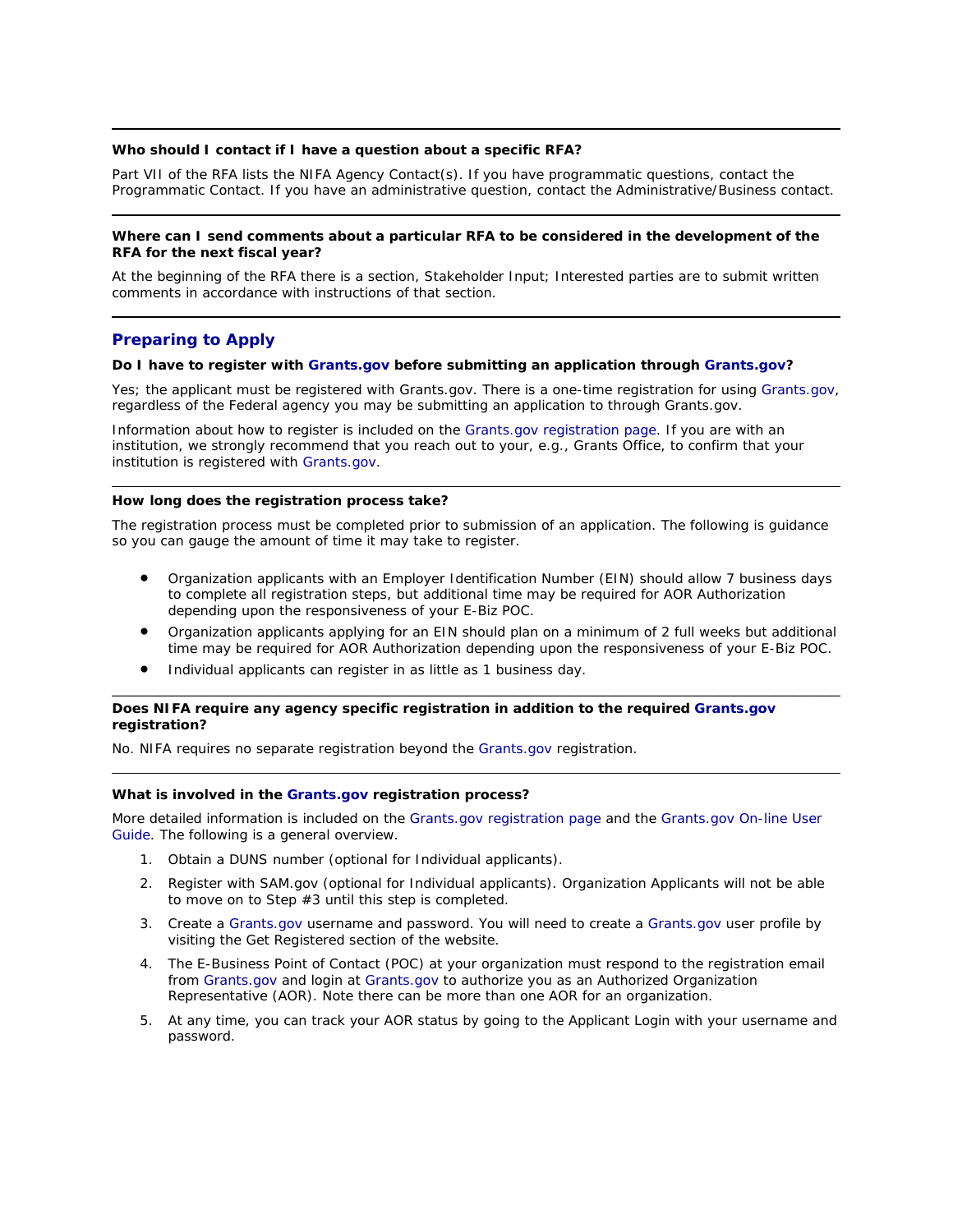## **Part of the [Grants.gov](https://www.grants.gov/web/grants/home.html) process is registering in the Central Contractor Registry (CCR), which is now accomplished through System for Award Management (SAM). How does an applicant organization register?**

Information for new applicants registering with the System for Award Management (SAM) is on the [Grants.gov Register With SAM](https://www.grants.gov/applicants/organization-registration/step-2-register-with-sam.html) webpage. If assistance is needed, contact the Federal Support Desk at [https://www.fsd.gov.](https://www.fsd.gov/)

#### **I will be the Project Director on the proposal. Do I need to register with [Grants.gov?](https://www.grants.gov/web/grants/home.html)**

No, unless you are also the person authorized to submit an application on behalf of their organization (generally this is not the case if part of an institution). For example, the Project Director for a for-profit company submitting a proposal to the Small Business Innovation Research (SBIR) program may also be the person authorized to submit applications.

#### **What software do I need to apply through [Grants.gov?](https://www.grants.gov/web/grants/home.html)**

Grants.gov recommends using Adobe Acrobat Reader for Windows or MAC OS. To determine if your Adobe Reader or Adobe Acrobat software is compatible with Grants.gov and therefore can be used to download, complete, and submit grant applications, see the [Grants.gov Adobe Software Tip Sheet.](https://www.grants.gov/web/grants/applicants/adobe-software-compatibility.html)

# **General Submission Questions**

#### **What process does NIFA use to evaluate proposals submitted for competitive review?**

Using the evaluation criteria specified in the RFA, the proposals are evaluated through a peer review process. See the NIFA Peer Review [Process for Competitive Grant Applications](http://www.nifa.usda.gov/business/competitive_peer_review.html) page for further details.

#### **What are indirect costs?**

Indirect costs are those costs that are incurred for common or joint objectives and therefore cannot be identified readily and specifically with a particular sponsored project. Examples include depreciation and use allowances for an organization's building and equipment, operation and maintenance expenses, sponsored projects administration, and departmental administration.

#### **May I include indirect costs in my application budget?**

Some competitive financial assistance programs supported by NIFA allow indirect costs. However, for some of these awards the amount is limited by legislation. The amount of allowable indirect costs will be included in the "Funding Restrictions" section (Part IV,) of the [RFA.](https://nifa.usda.gov/rfa-list) To assist in the understanding of the applicable indirect cost rate under NIFA programs, an indirect cost chart is available on the NIFA web site at [https://nifa.usda.gov/resource/indirect-cost-chart.](https://nifa.usda.gov/resource/indirect-cost-chart) While the chart is available, NIFA applicants are to follow any indirect cost limitation identified in the applicable request for applications (RFA) and comply with any indirect cost limitation identified in an award.

#### **How do I obtain an indirect cost rate agreement?**

See [NIFA's Indirect Costs](https://nifa.usda.gov/indirect-costs) webpage for information.

# **Electronic Submission Questions**

# **Where can I find the information I need to complete and submit a NIFA application via [Grants.gov?](https://www.grants.gov/web/grants/home.html)**

A request for applications (RFAs) is a notice that provides potential applicants with detailed information about an opportunity to submit an application for Federal financial assistance. The notice generally includes the purpose, eligibility, restrictions, focus areas, evaluation criteria, and regulatory information and instructions on how to apply. NIFA's competitive RFAs are posted at [https://nifa.usda.gov/rfa-list.](https://nifa.usda.gov/rfa-list)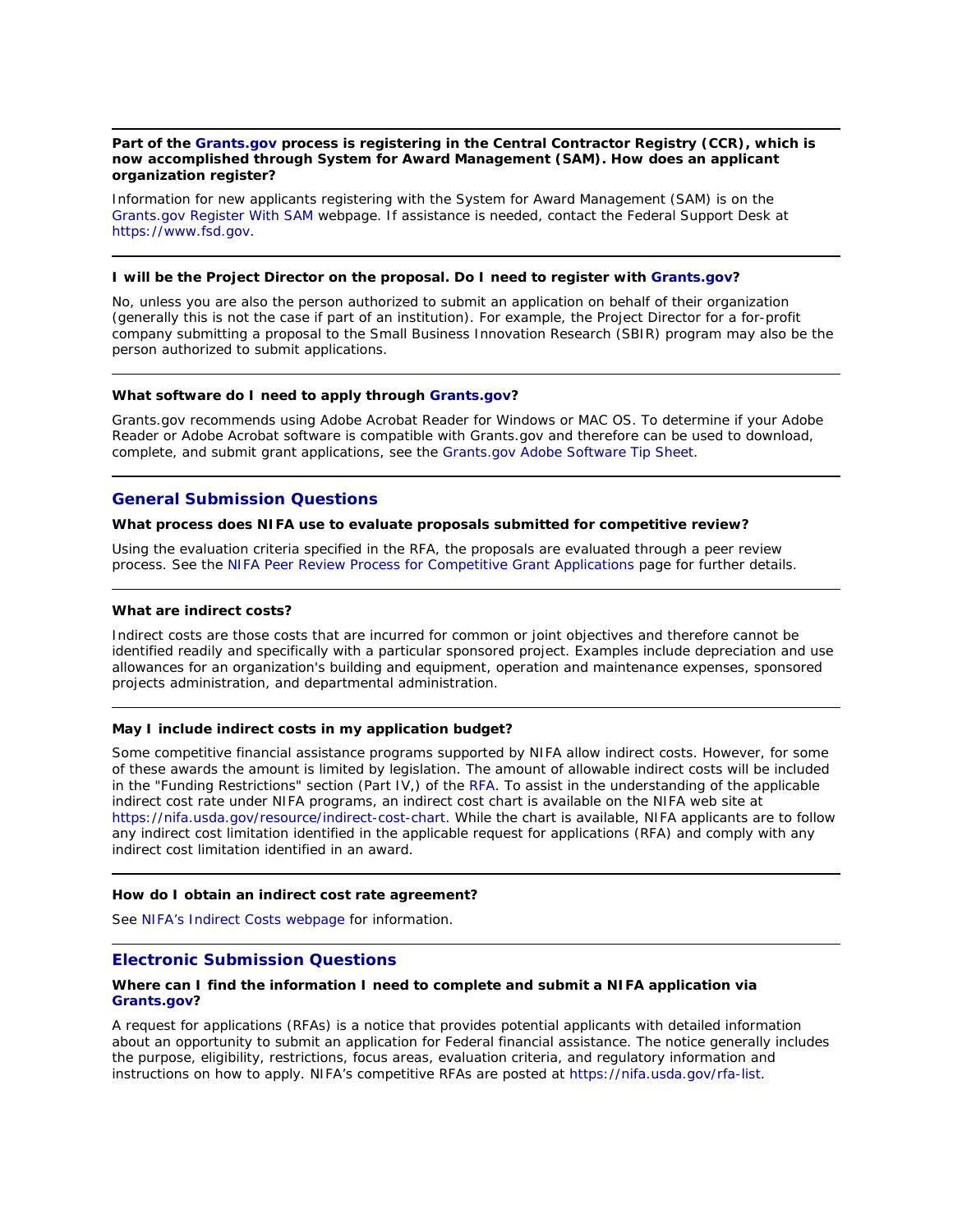# **How do I know if my application has been received by [Grants.gov?](https://www.grants.gov/web/grants/home.html)**

Within 2 days of submitting a grant application, Grants.gov will send you two email messages:

- The first email will confirm receipt of the application.
- The second email will indicate whether the application has been validated by the system OR has been rejected due to errors.
- If the application was successfully validated, Grants.gov will send you a third e-mail notifying you the application has been passed to the agency.

There are two ways to verify the status of an application submitted to Grants.gov. One way is to use the "Track My Application" tool under the Applicants section of Grants.gov. This does not require a user name or password. The second way is to "Check Application Status" under Applicant Login located under the Applicants section of Grants.gov. This tool requires a user name and password. This option gives you the opportunity to view a "manifest" of submitted forms and files within Grants.gov. This manifest will allow you to review the list of forms and file attachments that were properly uploaded and received.

# **OPTION 1 – Check status of application**

Check Grants.gov Application Status on the Track My Application Page: <https://www.grants.gov/web/grants/applicants/track-my-application.html>

# **OPTION 2 – Check status of application and view manifest of submitted forms and files**

Check Grants.gov Application Status on the Track Application Status Page: [https://apply07.grants.gov/apply/login.faces?cleanSession=1&userType=agency&loggedout=tru](https://apply07.grants.gov/apply/login.faces?cleanSession=1&userType=agency&loggedout=true)

#### [e](https://apply07.grants.gov/apply/login.faces?cleanSession=1&userType=agency&loggedout=true)

Visit the [Grants.gov](https://www.grants.gov/web/grants/home.html) page, [Tracking an Applications Submission,](https://www.grants.gov/web/grants/applicants/track-my-application.html) for additional questions and answers.

Receipt of the [Grants.gov](https://www.grants.gov/web/grants/home.html) e-mails does not indicate the application has been accepted for review. The Authorized Representative will be notified in up to two subsequent e-mails if the application has been accepted or not-accepted for program review. If accepted, the application will be assigned a NIFA application number (e.g., 2009-XXXXX). This number should be cited on all future correspondence.

# **If I am required to submit a Conflict of Interest List with my [Grants.gov](https://www.grants.gov/web/grants/home.html) application package what format can I use?**

Its important to follow the instructions in the RFA for the correct format etc. Unless stated otherwise in the RFA, a Conflict of Interest (COI) list is required for each senior/key person included in the R&R Senior/Key Person profile. Prepare the COI list(s) following the instructions and format below. A suggested template for the COI list is located at [https://nifa.usda.gov/resource/application-support-templates.](https://nifa.usda.gov/resource/application-support-templates) Attach a single PDF attachment containing a COI list for each senior/key person included in the R&R Senior/Key Person Profile (i.e., one attachment containing all the COI lists).

INSTRUCTIONS: For each senior/key person, list alphabetically by last name (and with last name first), the full names of individuals in the following categories and mark each category which applies with an "x".

- All thesis or postdoctoral advisees/advisors
- All co-authors on publications within the past three years, including pending publications and submissions
- All collaborators on projects within the past three years, including current and planned collaborations
- All persons in your field with whom you have had a consulting/financial arrangement/other conflictof-interest in the past three years including receiving compensation of any type (e.g., money, goods or services).
- Note: Other individuals working in the applicant's specific area are not in conflict of interest with the applicant unless those individuals fall within one of the listed categories. The program contact must be informed of any additional conflicts of interest that arise after the application is submitted.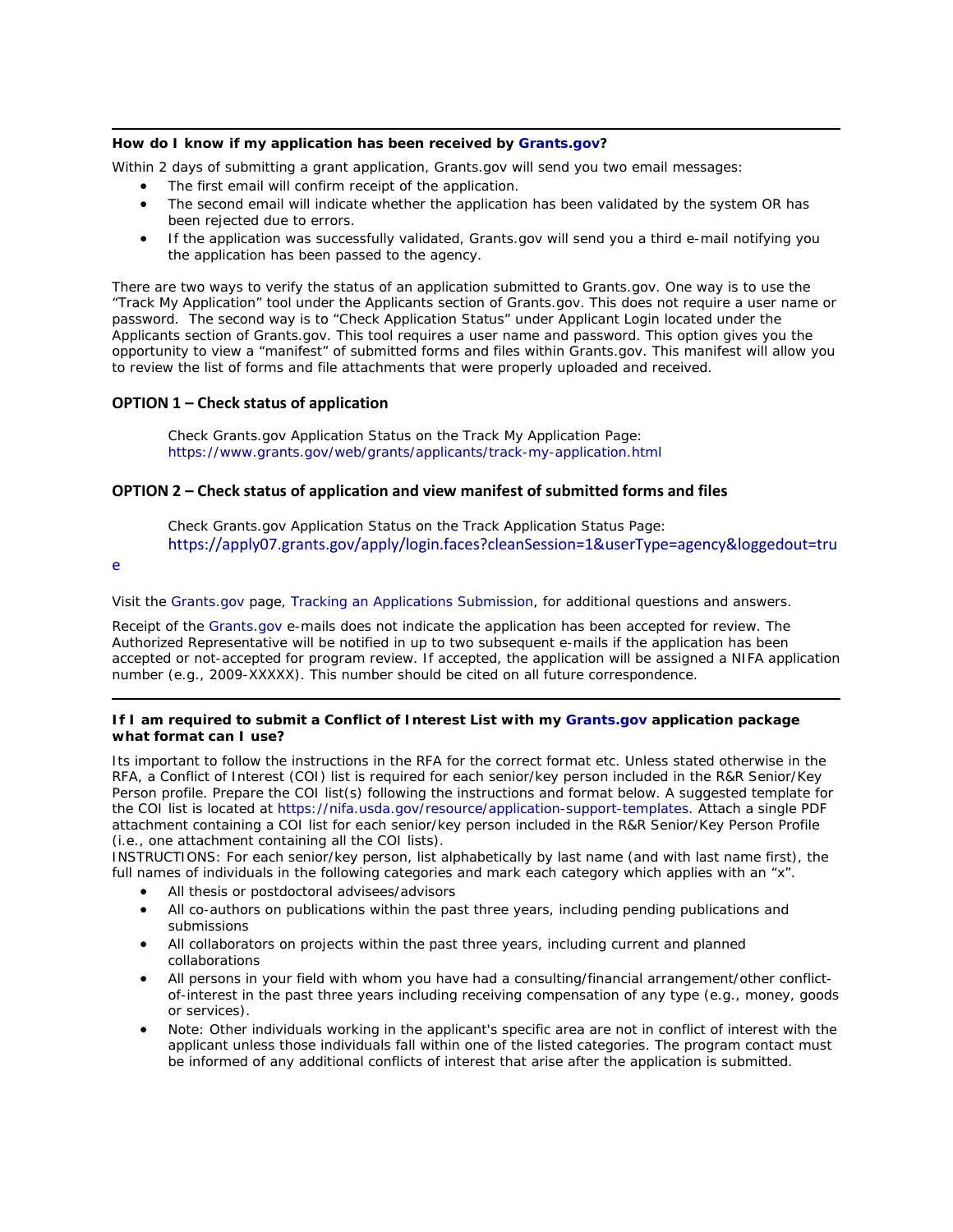# **If I am required to submit Current and Pending Support documentation with my [Grants.gov](https://www.grants.gov/web/grants/home.html) application package what format can I use?**

Its important to follow the instructions in the RFA for the correct format etc. Unless stated otherwise in the RFA, applicants are encouraged to use the suggested [Current and Pending Support Template](http://www.nifa.usda.gov/funding/templates/current_pending.doc) for each key personnel. The Current and Pending Support information is to be attached as a PDF document to the R&R Senior/Key Person Profile.

# **If I am required to submit a Project Summary/Abstract with my [Grants.gov](https://www.grants.gov/web/grants/home.html) application package what format can I use?**

Its important to follow the instructions in the RFA for the correct format etc. Unless stated otherwise in the RFA, applicants are encouraged to use the suggested [Project Summary/ Abstract Template.](http://www.nifa.usda.gov/funding/templates/project_summary.doc) The Project Summary/Abstract is to be attached as a PDF document to the R&R Other Project Information.

## **How do I ensure that I am applying to the correct NIFA funding opportunity?**

Field 1. of the Supplemental Information form is prepopulated with the funding opportunity name and number from the funding opportunity package. Take a look at that field to ensure it contains information for the opportunity to which you intend to apply.

# **There are a number of places where information is to be included in the application as an attachment. What type of attachments will NIFA accept?**

NIFA requires attachments to the application to be in Portable Document Format (PDF); PDF allows applicants to preserve the formatting of their documents. If you need assistance with Adobe software, Grants.gov has PDF resources available at [https://www.grants.gov/web/grants/applicants/adobe](https://www.grants.gov/web/grants/applicants/adobe-software-compatibility.html)[software-compatibility.html.](https://www.grants.gov/web/grants/applicants/adobe-software-compatibility.html) If you need assistance converting a file to PDF, there are a number of resources available on the internet.

## **Will applicants have to put the attachment in PDF?**

Yes. The applicant is responsible for converting an attachment file to PDF prior to attaching it to the application and submission to Grants.gov. If you need assistance converting a file to PDF, there are a number of resources available on the internet.

# **How does NIFA determine if an application has met the deadline?**

A date and time stamp is attached to the application when you click on the Submit button to electronically send the application to Grants.gov. The date and time stamp determines whether the application was received by Grants.gov before the deadline, which is 5:00 p.m. Eastern Time (ET) on the date identified in the applicable RFA. An application submitted or resubmitted after the deadline is late (an application is considered on time at 5:00.59 pm ET but it is late at 5:01 pm ET).

## **How do I know my application was received by the deadline date and time?**

After submitting an application to [Grants.gov,](https://www.grants.gov/web/grants/home.html) it provides users with the electronic equivalent of a postmark stamp on a confirmation screen. It contains the date and time the application was received by [Grants.gov.](https://www.grants.gov/web/grants/home.html) Applicants should print out this page for their records.

## **When do I need to submit my application?**

Refer to the Request for Applications (RFA) for the established deadline.